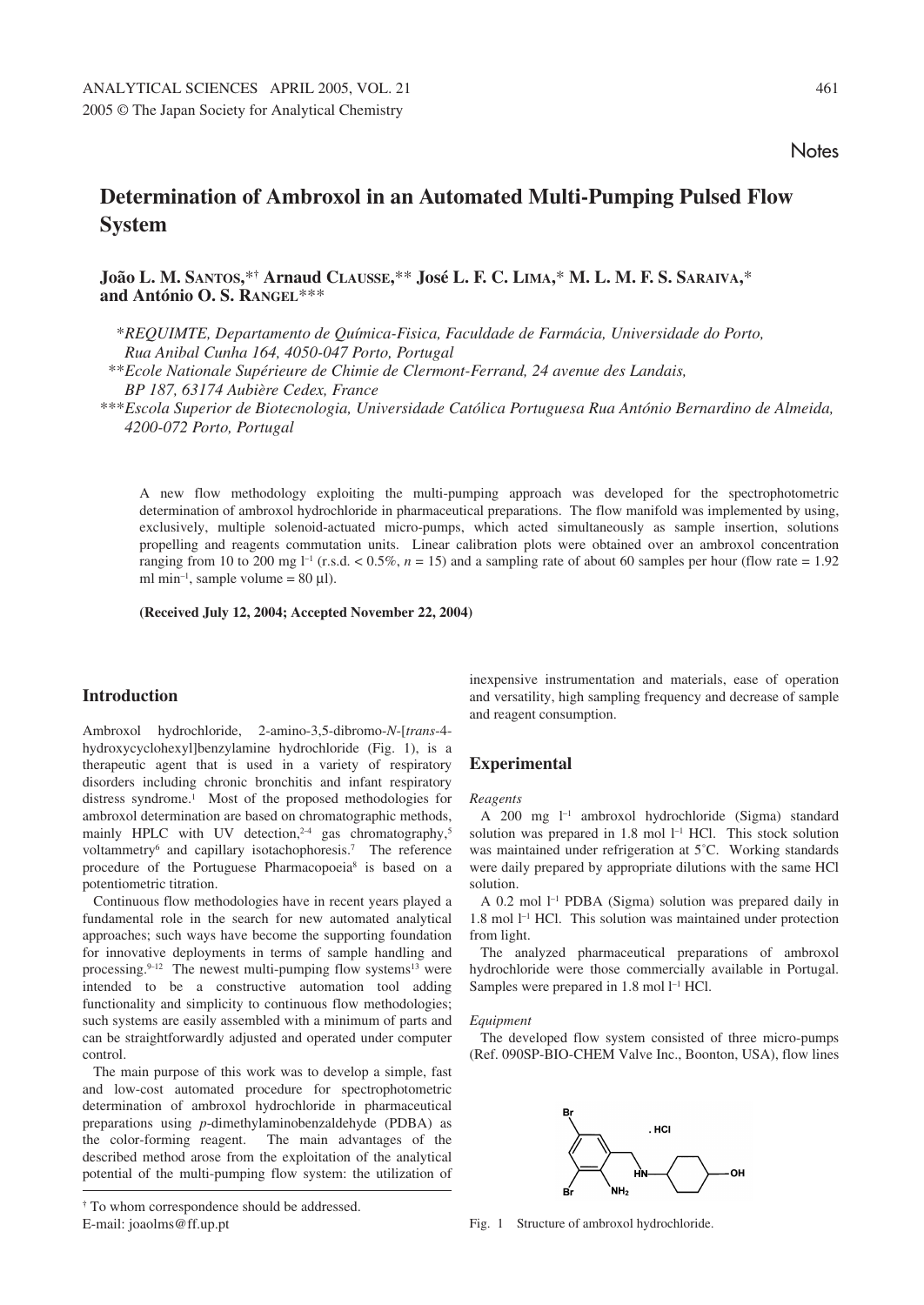

Fig. 2 Multi-pumping flow diagram: S, sample; R, 0.2 mol l–1 PDBA reagent solution in 1.8 mol l<sup>-1</sup> HCl; C, 1.8 mol l<sup>-1</sup> HCl carrier solution; L, reactor (30 cm);  $P_1$ ,  $P_2$  and  $P_3$ , solenoid micro-pumps; x, confluence point; D, detector (413 nm).



Fig. 3 Typical analytical signals (by using increasing number of sample pulses –5 to 10 pulses) showing the stair-like profile. The recording speed was  $a = 5$  mm min<sup>-1</sup>,  $b = 40$  mm min<sup>-1</sup>,  $c = 100$  mm  $min^{-1}$ .

(including a reaction coil) made from 0.8-mm i.d. PTFE tubing, a LaboMed Model Spectro 22RS spectrophotometer ( $\lambda = 413$ ) nm), a home-made confluence point, end-fittings and connectors. The micro-pumps were of the fixed displacement diaphragm type, being solenoid operated and dispensing 8 µl per stroke. The spectrophotometer was equipped with a 70-µl inner volume (10-mm optical path) flow-cell. Data acquisition and system control were accomplished by means of a Pentium I based microcomputer equipped with a PC-LABCard Model PCL-711B interface card from Advantech. The software was developed in Quick-basic 4.5 and permitted to control the solenoid micro-pumps and real-time data processing. A CoolDrive (NResearch Inc., New Jersey, USA) power drive was used to operate the solenoid micro-pumps.

#### *Multi-pumping flow manifold*

The flow diagram pictured in Fig. 2 and represents the three solenoid micro-pumps  $P_1$ ,  $P_2$  and  $P_3$  positioned around the x confluence connector. These micro-pumps are responsible for the insertion and propelling of the sample  $(P_1)$ , reagent  $(P_2)$  and carrier  $(P_3)$  solutions, respectively, and no conventional valve for sample insertion is required.

The analytical cycle was started when the carrier solution (1.8 mol  $1^{-1}$  HCl) was pumped by P<sub>3</sub> at a fixed pulse frequency, which defined the flow rate for the 8-µl stroke volume, in order to establish the baseline. Then  $P_3$  was switched off and the sample was inserted by actuation of  $P_1$ . The number of pulses plus the stroke volume (8-µl) defined the whole sample volume. A similar situation occurs with the introduction of the reagent solution by means of  $P_2$ . However, instead of inserting the sample followed by the adding of PDBA, we have used a distinct approach consisting of the alternate actuation of  $P_1$  and P2 which allowed intercalating small sample volumes with small reagent volumes. This way a tandem stream consisting of neighboring slugs of sample and reagent solutions is established inside the main channel. These slugs underwent faster intermixing as the entire processed sample zone was transported by means of  $P_3$  (while  $P_1$  and  $P_2$  were switched off) towards the detector where the formed products were monitored at 413 nm. Although the analytical peaks are similar to those obtained with more conventional flow techniques, the pulsed nature of the flowing stream that is a consequence of the abrupt alteration of the solution movements upon actuation of the diaphragm micropump is easily perceptible in the stair-like peak profile visible at increased recording speed (Fig. 3).

## **Results and Discussion**

Preliminary experiments revealed that the reaction of ambroxol with PDBA in acidic medium was fast. A general continuous flow system principle states that the obtained analytical signal is the result of two combining processes: the physical sample/reagent mutual dispersion and the rate of formation of the measured chemical reaction products.<sup>9</sup> In this sense, if the chemical reaction is fast enough and does not impair detection, then the sample residence time has to be restricted to the minimum necessary to ensure adequate sample/reagent homogenization and thus the highest degree of reaction completion prior to detection, guaranteeing that dispersion does not result in a loss of sensitivity. Since the pulsed nature of the newly proposed multi-pumping flow systems (MPFS)<sup>13</sup> guarantees prompt sample and reagent mixing we are assured of a fast reaction zone homogenization and enhanced reaction development. Another important advantage of multi-pumping systems is that they behave as multi-channel FIA systems because the reagent solutions are equally added to all zones of the sample plug, surpassing the limited sample/reagent intermixing of typical single-line FIA system, but at the same time they assure an effective control of the added volumes which could be precisely focused on the sample plug, thus avoiding superfluous reagents' consumption.

#### *Sample volume, sampling strategy and flow rate*

Since reaction rate was high, the optimization of the analytical procedure was primarily directed towards the attainment of high sampling rate, good reproducibility, low reagent consumption and a wide analytical concentration range. By using distinct reaction coils and a 1.92 ml min–1 flow rate, we verified that the analytical signal increased with increasing sample pulses, reached an upper value that depended on the reactor's length, and then decreased. For 10 sample pulses  $(80 \mu l)$ , the highest analytical signal was obtained with a 30-cm reactor, while with 20 sample pulses (160 µl) the highest value was achieved with a longer 70-cm coil. These results confirmed the great mixing capacity of the multi-pumping flow system. In fact, 10 sample pulses (representing 80 µl of sample) that created a reaction zone of 160  $\mu$ l upon the addition of 10 pulses (80  $\mu$ l) of reagent were appropriately dispersed within just a 30-cm reactor (150 µl) and a 70 µl flow-cell. Moreover, the residence time was merely 13 s. Two complementary features, the multi-pumping characteristic pulsed flow pattern and the used sampling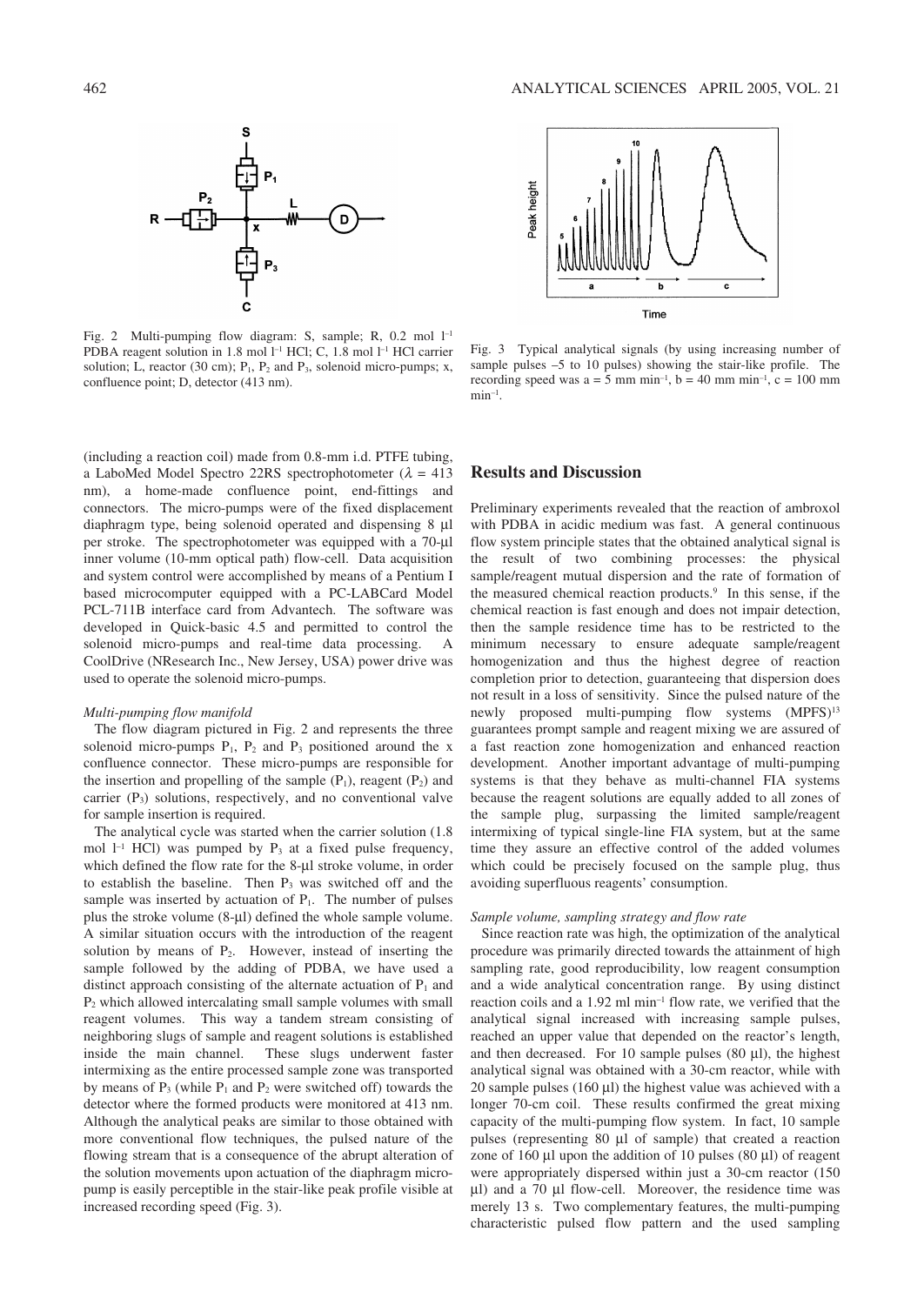Table 1 Results obtained in the determination of ambroxol hydrochloride in pharmaceutical preparations

| Sample                                   | Amount<br>declared | Amount found            |                          |                   |
|------------------------------------------|--------------------|-------------------------|--------------------------|-------------------|
|                                          |                    | Proposed<br>methodology | Reference<br>methodology | R.D.,<br>$Q'_0$ a |
| Drenoxol (syrup),<br>$mg/10$ ml          | 30                 | $29.3 \pm 0.6$          | 28.7                     | 2.1               |
| Mucosolvan<br>(injectable),<br>$mg/2$ ml | 15                 | $15.4 \pm 0.1$          | 14.7                     | 4.7               |
| <b>Broncoliber</b><br>(capsule), mg      | 120                | $118.8 \pm 0.9$         | 115.4                    | 2.9               |
| Bromax (syrup),<br>$mg/5$ ml             | 30                 | $29.1 \pm 0.7$          | 30.4                     | $-4.3$            |
| Benflux (tablet),<br>mg                  | 30                 | $29.1 \pm 0.3$          | 28.6                     | 1.7               |

a. Relative deviation expressed in percentage of the developed methodology regarding the reference methodology.

strategy, explain this performance. In effect, sample zone homogenization is supported not only by radial or axial dispersion at the sample/reagent interfaces but is greatly enhanced by the chaotic movement of the solutions caused by the pulsed turbulent flow. On the other hand, the intercalation of multiple small sample and reagent pulses created multiple reaction interfaces that contribute to a faster reaction zone homogenization, improving sensitivity.

The analytical signals obtained with 10 sample pulses and a 30-cm reaction coil, although slightly lower, were comparable to those obtained with longer coils and greater sample volumes, assuring at the same time an higher sampling rate and lower reagent consumption. Thus these parameters were selected for the posterior experiments.

In a multi-pumping flow system, the flow rate is controlled by programming adjustment and is determined by the pulse frequency plus micro-pump stroke volume. Flow rate was evaluated by using pulse frequencies of 60, 80, 120 and 240 pulses min–1 that produced flow rates of about 0.480, 0.640,  $0.960$  and  $1.92$  ml min<sup>-1</sup>. It was verified that the analytical signal increased with the flow rate, confirming that, despite the reduced reaction coil and the high flow rate, a good sample/reagent intermixing and an adequate reaction completion are achieved prior to detection. Since a flow rate of 1.92 ml min–1 (240 pulses min–1) provided both adequate sampling rate and sensitivity, this was the value selected for the later experiments.

#### *Acid and PDBA concentration*

PDBA concentration and HCl concentration were also parameters affecting the magnitude of the analytical signal. We have noticed that the analytical signal increased with the acid concentration until  $1.8$  mol  $l^{-1}$  and then slightly decreased. This pattern could be explained by either an increase in the viscosity that restrained sample dispersion and thus sample/reagent mixing or by a decrease in the reaction kinetics. The influence of PDBA was evaluated for concentrations ranging from 0.07 to  $0.35$  mol  $1^{-1}$ . The obtained results showed that the analytical signal increased steadily with the PDBA concentration until 0.2 mol  $l^{-1}$  and then become stable. In view of the higher peaks obtained, 0.2 mol l–1 PDBA was used in all subsequent experiments.

#### *Analysis of pharmaceutical preparations*

After system dimensioning, linear calibration plots for distinct sample volumes were obtained. As a compromise among sampling rate, concentration range, sensitivity, precision and accuracy, a sample volume of 80 µl (10 pulses) was selected for carrying out the determination of ambroxol hydrochloride in distinct commercially available pharmaceutical formulations, enabling an analytical working range between 10 and 200 mg l –1. The operating conditions were the following: 10 pulses for sample insertion (80  $\mu$ L) intercalated with 10 pulses of 0.2 mol l –1 PDBA solution, pulse frequency of 240 min–1 (corresponding to a flow rate of approximately 1.92 ml min<sup>-1</sup>) for the 1.8 mol  $l^{-1}$ HCl carrier solution and 30-cm reaction coil. Under these conditions, the calibration curve equation was  $A = 0.0482C +$ 1.292, where *A* represents the peak height expressed in cm and *C* represents the ambroxol hydrochloride concentration expressed in mg  $l^{-1}$ , with a correlation coefficient of 0.998. The obtained results showed good agreement with those furnished by the reference procedure and complied with the declared dosage with a relative deviation (in percentage) from –4.3 to 4.7%. These results were further confirmed by a Student *t*-test: the estimated *t*-value (0.358) was lower than the tabulated one (2.57) for a confidence level of  $95\%$  ( $n = 5$ ). System performance showed a good reproducibility with a relative standard deviation of less than  $0.5\%$  ( $n = 15$ ). The evaluation of the interfering effect of several compounds used as excipients in the manufacturing of the pharmaceutical formulations (starch, glucose, sucrose, talc, magnesium stearate, methylcellulose, sodium benzoate and sodium citrate) showed that up to the maximum value assayed (100 molar ratio excipient/ambroxol) no interference was found. The developed flow system was very stable and no baseline drift has been found. Moreover, the analytical system showed a great robustness and the micropumps' performance remained unaffected throughout the entire work, even though they were operated at pulse frequencies close to their upper operational limiting value. The sampling throughput was about 60 samples per hour. Results of the ambroxol hydrochloride determinations are summarized in Table 1.

## **Conclusions**

The obtained results showed that the developed analytical methodology could be considered a valuable alternative for the determination of ambroxol hydrochloride in pharmaceutical preparations, especially if one considers that most of the Pharmacopoeias do not refer to any particular procedure. The method combines a simple easily assembled modular configuration with a high degree of automation providing a very high sample throughput and low reagent consumption. Moreover, it is reliable, precise and accurate and, due to the micro-pumps robustness and extended lifetime, requires only minor maintenance. Solenoid micro-pumps, acting as the only working elements of the flow set-up, assure multi-pumping flow systems high operational versatility either in terms of the multiple tasks they could accomplish, like sample insertion, reagents addition and solutions propelling, or the distinct strategies that could be used to control the formation of the reaction zone and thus reaction development.

#### **Acknowledgements**

The authors are grateful for the financial support under the Agro